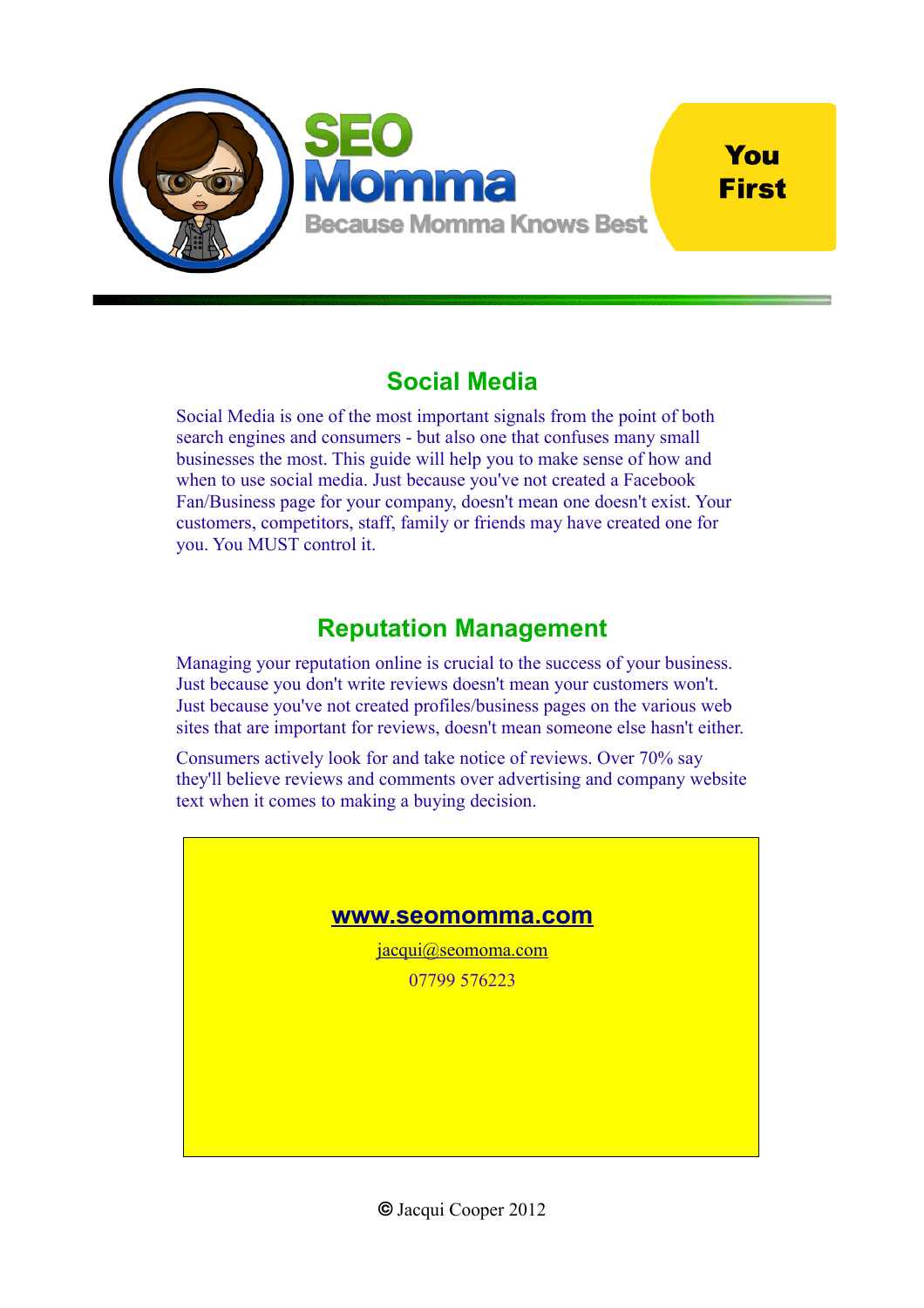# **What Social Is Media**

Although most people have heard of Twitter, Facebook and YouTube there are many more social media platforms out there for your use. Some of these you may not consider to be 'social'. Blogs are a good example, yet blogs and message boards were the first of the 'social' sites - because they allowed 2 way communication.

So, strictly speaking, I guess you could say that any site that allows easy and public communication between people is social. Strangely enough, wherever people can get together and 'socialise' on-line becomes, by default, a 'social media' site.

We humans love to socialise and will do it wherever we can, whether there are millions sharing the space or only a few.

So the first concept as a small business you have to understand is that it's the consumer that drives social sites not the site creators. Absolutely, the creators can influence how long the site stays popular by making it easy to use and pleasant to look at. But they cannot force people to join (unless it's Google – more of that later).

Going back to blogs. The reason for their popularity is they are easy to edit, Many of them on sites like Blogger.com, Wordpress.com, Weebly.com and Tumblr.com are free of hosting costs.

They have comment features that allow people to interact with the blogger by posting comments on articles and images and other people can see and comment on those comments. A conversation occurs and once that happens you have a 'social' site.

If your blog content is not interesting/amusing/outrageous enough then probably the only comments you'll get are those spam comments placed there specifically to generate links. Luckily you are in control and can delete those 'spammy' comments so they don't mess up your beautiful blog.

For the purposes of this guide we're going to focus on what we might call the most 'common' social media sites, those that can be the most beneficial to a business. Just bear in mind that, when we talk about Facebook, we're also talking about the many smaller, less popular sites where people talk to each other, exchange opinions and ask questions and generally hang out. The techniques you'll use are broadly the same across all sites.

# **Why are you using social media – what do you want to accomplish?**

This question is very important. If you don't know what you want to achieve with your social media campaign then how can you organise and strategise correctly?

There are three main reasons from a business perspective to use social media.

- 1. Build links
- 2. Get Business
- 3. Reputation Management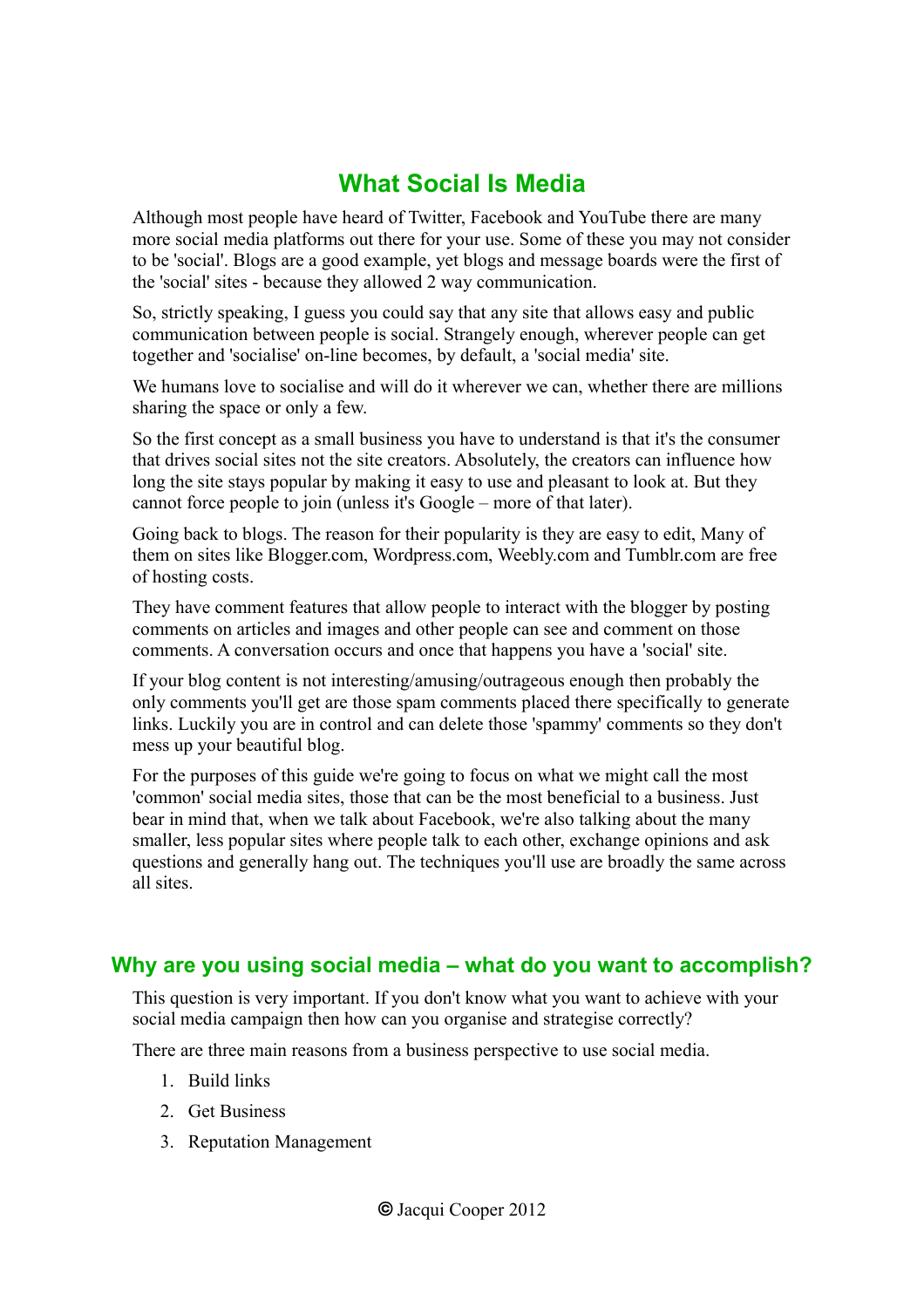We'll be talking about all of these in this guide. The way you use them differs slightly depending on what you're trying to achieve.

# **Social Media To Build Links**

Social media can be, and some would say should be, used to build links. This is because Google and most other important search engines look for links from social media as a way to judge whether a business is 'engaging' consumers.

It helps the search engines to have 'trust' in the website/business that those links point to. The theory (application of which differs between search engines and is subject to change without prior notice) is that if people are talking about you on social sites, you must be doing something right.

This means that on your social media pages you place links back to your site, surrounded by relevant content - usually in the form of text but can be a link to an image, video or sound file on your site - with a comment attached describing what it is you're linking to.

The more social media sites you have, the more links you can generate. This is the basis of a social media link building strategy and what most 'social media management' companies will offer. Before you rush down this route though, you should bear in mind that if you don't have many followers on your social media pages, then those links will not have great value in the eyes of the search engines - and you will need to post consistently to build up the sheer weight of links to have a beneficial effect on your rank.

The real value of these links is when others share them. So, you have to link to the interesting, funny, thoughtful, informative or just plain scandalous in order to get those all important 'shares' which can only occur if you have followers.

All marketers, whether businesses or the companies they use, dream of a campaign video, white paper, podcast, article or other content going 'viral'. This is where the content gets 'shared' rapidly across the web, creating thousands and in some cases millions of social media links in a very short space of time.

If there were a way to guarantee this without spending in excess of 'millions' then whoever found it would rule the on-line world. So a word of warning – if a company approaches you and guarantees a 'viral' campaign, be wary and make sure you understand what *they* mean by viral.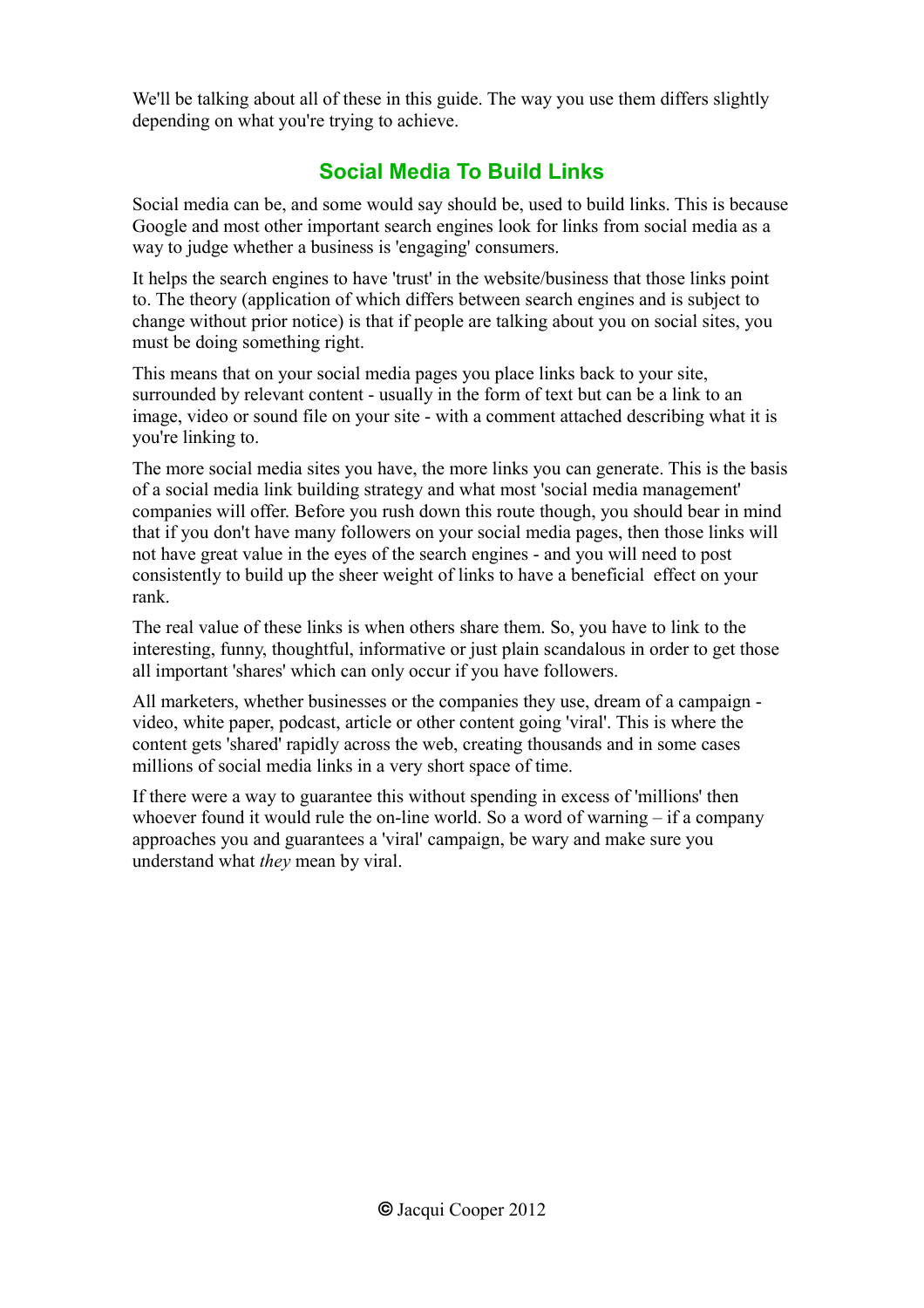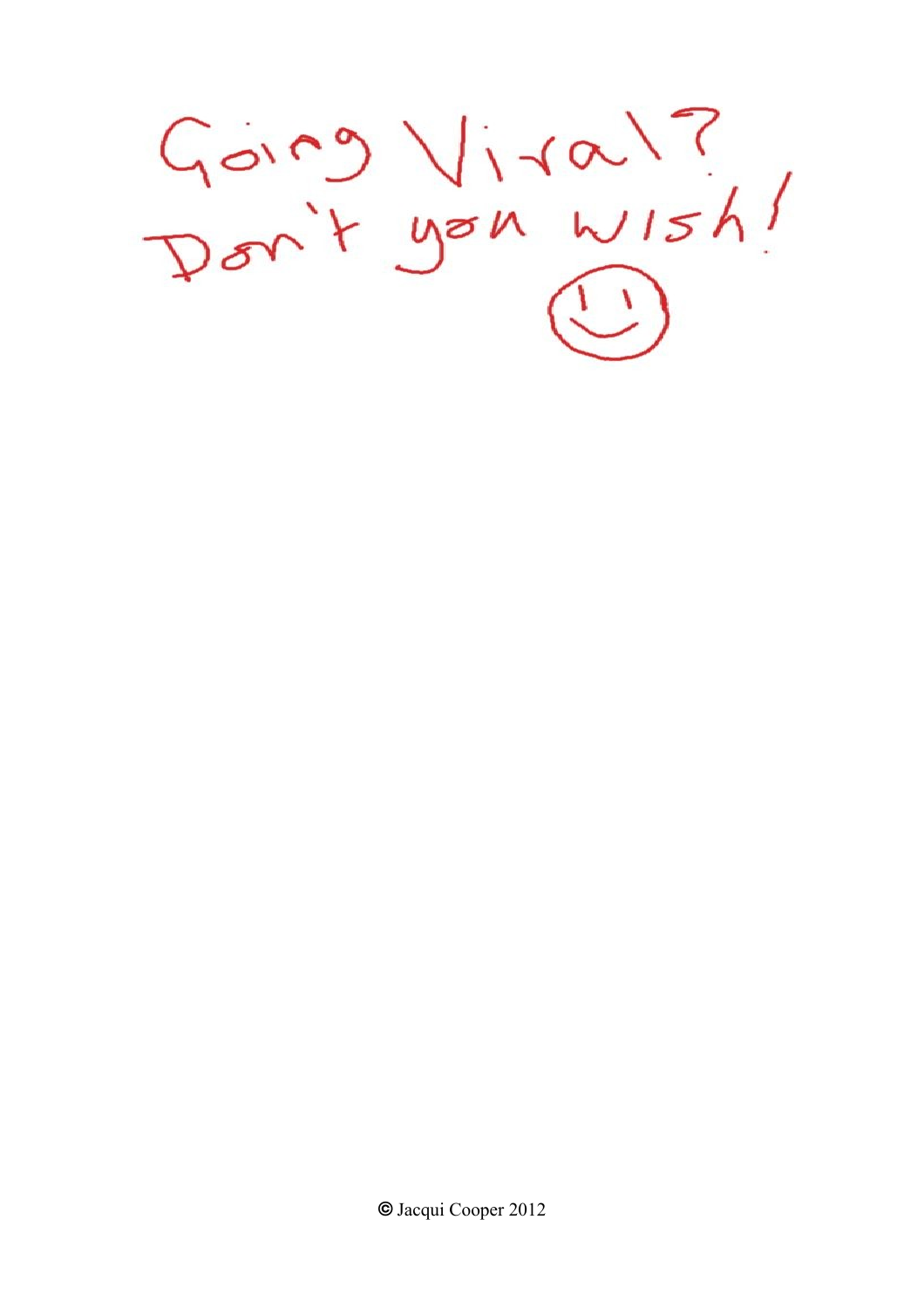## **Social Media Sites**

YouTube

Twitter

Facebook

Linkedin

Plurk

MySpace

Friendfeed

Jaiku

Bebo

H<sub>i5</sub>

Facebook Pages

Tumblr

Identica

Plaxo

Blip.fm

Blogger

Brightkite

Buboo

Buzzherd

Google Buzz

Custom Url

Delicious

Digu

Fazkut

Flickr

Foursquare

Friendster

Gozub

Hictu

Imeem

Jisko

Khaces

Koornk

Laconica like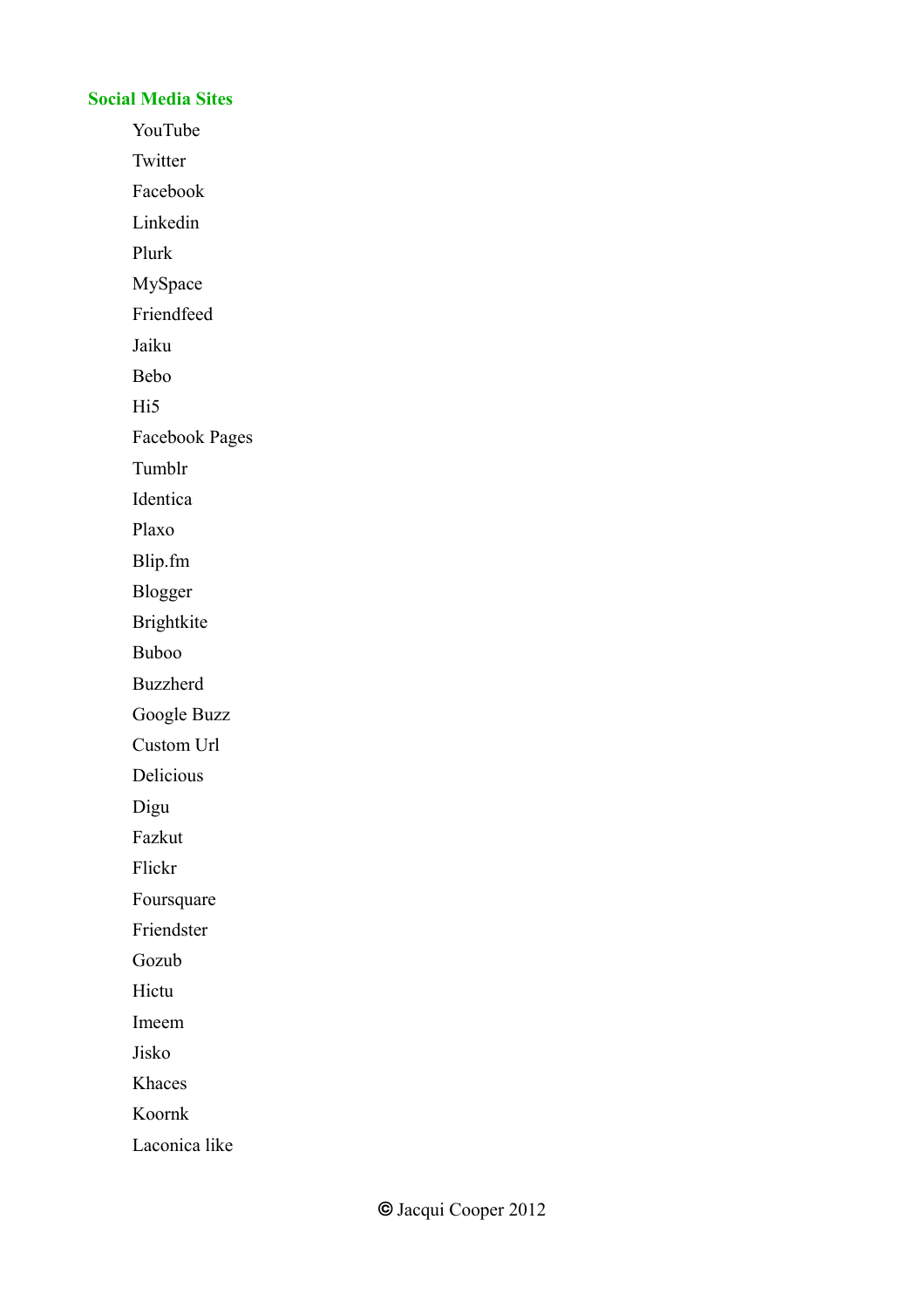LiveJournal Meemi Mexicodiario Multiply Ning Numpa **Orkut** Plerb Posterous Presently Remember The Milk Feed RSS Seesmic Shoutem Skyrock Tuenti 12Seconds **Utterli** Wordpress Yammer YouAre Zuosa Blip.pl

Remember, if you're using social media just to build links, then you should have accounts with as many of these sites as you can and update them all regularly - at least monthly and preferably weekly.

Then you need to 'bookmark' them to get at least one link to each site. See this entry in wikipedia for an explanation [http://en.wikipedia.org/wiki/Social\\_bookmarking.](http://en.wikipedia.org/wiki/Social_bookmarking)

You can post articles, podcasts, videos and images. Articles should be unique and any text accompanying videos, podcasts or images should strive for a little uniqueness but it's not as important.

If you're wondering why you must build links to these pages then think about this. Search engines find sites by following links, they're like road signs. Imagine you're in the countryside looking for a small shop. Even if you have a map you still look for signposts to tell you where you are in relation to what you see on the map. Without road signs you'd need a huge dose of luck to find the shop quickly and easily.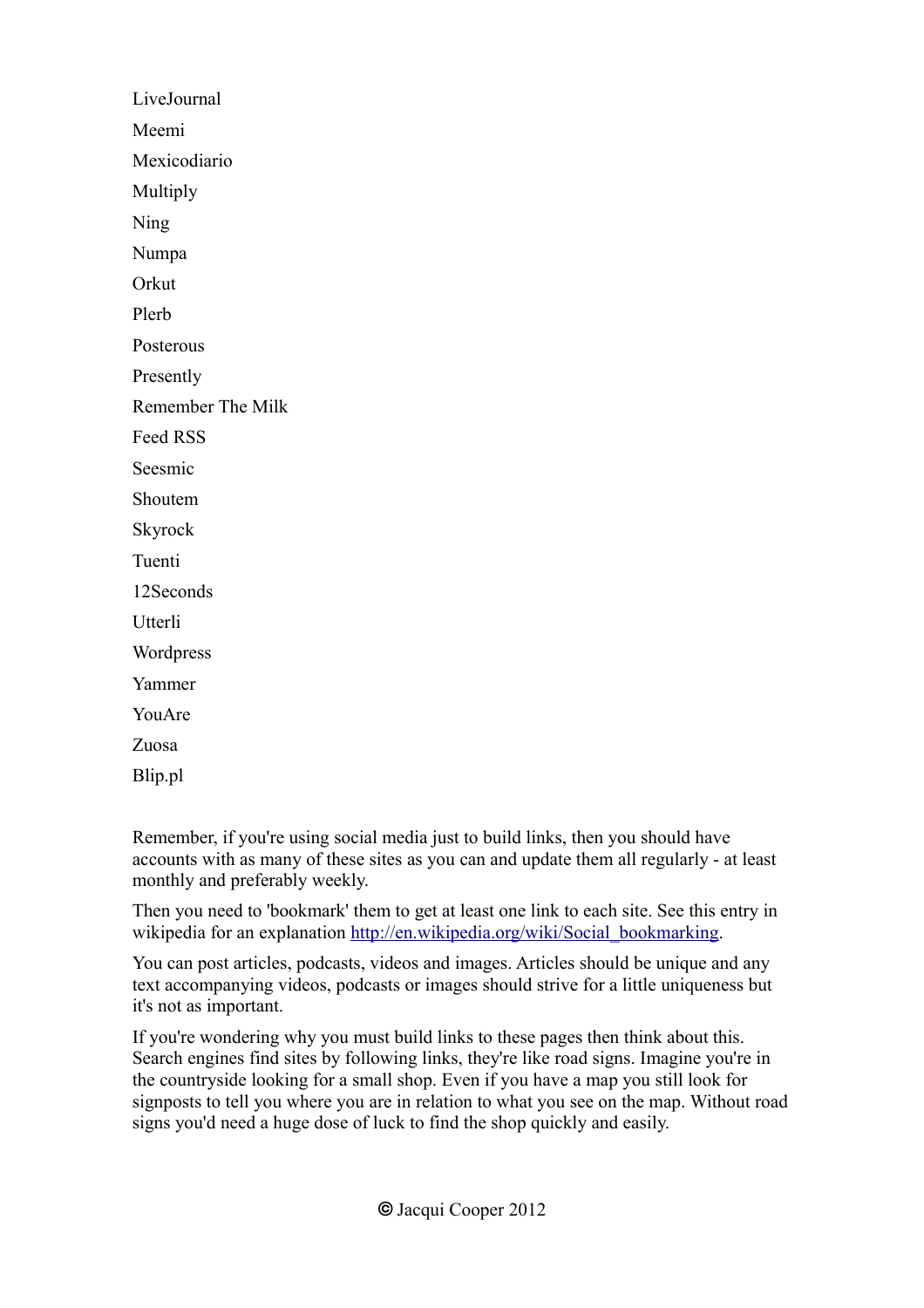Ideally of course, to fully benefit from your link building efforts, you'd need to build a lot of links to each of your satellite sites. This is sometimes called a 'link wheel'.



All of these sites create trust by creating many links that all eventually point to your site. These include bookmarks, blog posts, articles, press releases, forum comments, status updates, videos, images and mentions in directories and niche search engines. This is a very simple link wheel and in reality the more competitive your industry, the more you will need to do.

 That all looks very tidy and easy to manage but real linking on the web looks more like this.



**©** Jacqui Cooper 2012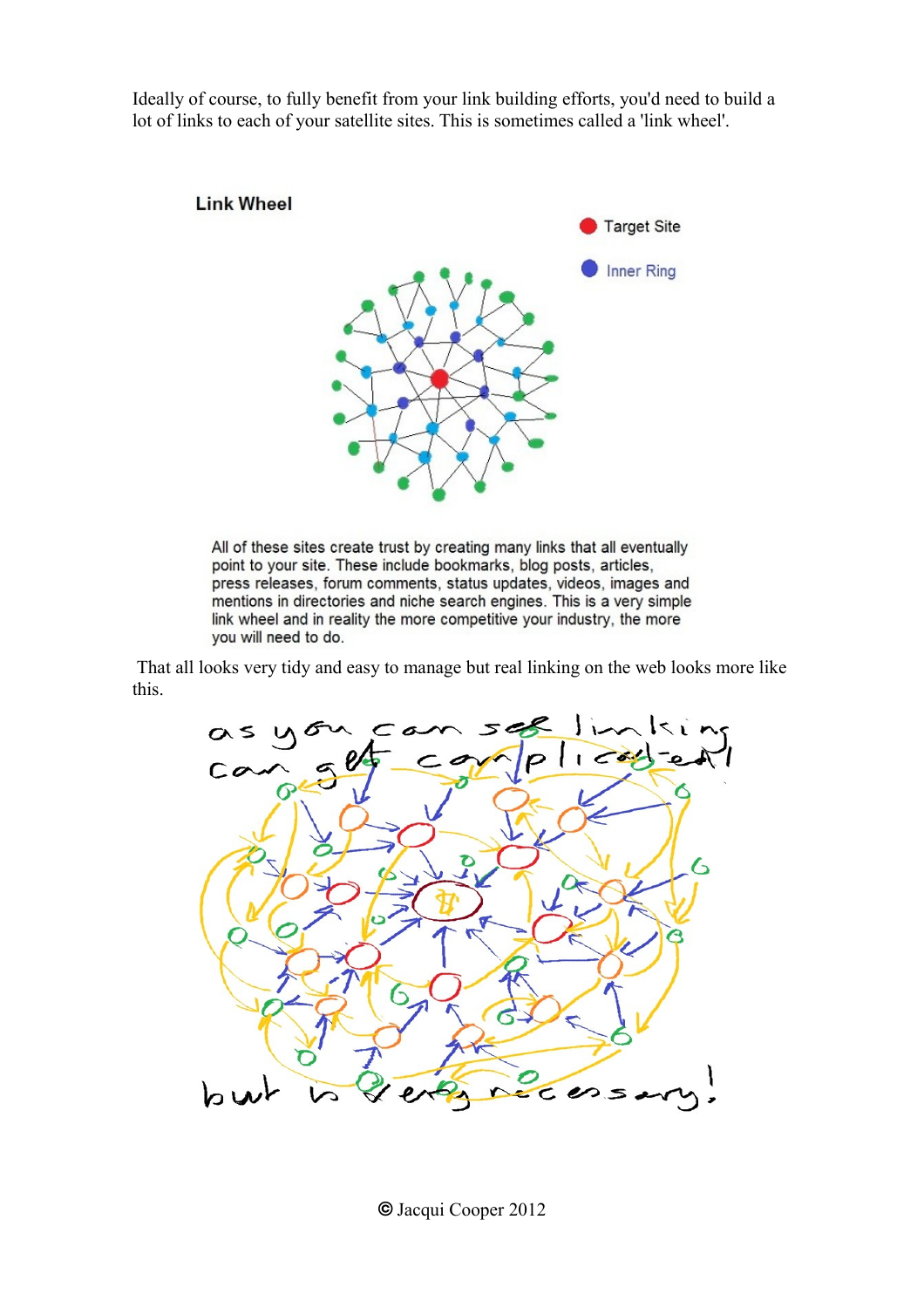That means it's very difficult to control and part of the worry most businesses – large or small have – the lack of control. Once you realise that total control of every link is impossible, you can relax and just get on with the job of building links.

A couple of final thoughts on link building.

- 1. It needs to be an ongoing effort. One that is done practically every day and not in a mechanical '3 links a day every day' style because that is not natural - and one thing search engines have become pretty good at is spotting when 'unnatural' linking is going on. They will 'slap' you for it somehow so just don't do it.
- 2. Different types of links must be created. Articles, blog posts, comments, videos, social media, directories, search engines and so on. To only build one type of link does not look – yes – you guessed it – natural!

# **Social Media To Do Business**

Use social media to actually do business. That is, gain customers. You need to do all the above (though you can probably concentrate on just a few), plus you must connect with others. This is where you have the best chance of something either going 'viral' or, you reaching the greatest number of people for the smallest amount of effort.

- 1. Blog either your own hosted blog or a free one hosted with Wordpress etc
- 2. Facebook business page and profile
- 3. Twitter
- 4. YouTube
- 5. Google + because Google indexes these pages
- 6. Pinterest if you have made, or can make, your business very visually appealing.
- 7. Yelp because you're probably on there already  $\&$  if not you should be!

We'll focus on just these few web sites for this section. The tactics we'll discuss actually are practically the same whichever site you use.

- Providing useful content
- Showing the more private side of you and your company
- Commenting on others content
- Joining groups
- Answering questions
- Sending 'invites'
- Making them laugh (or cry)
- Making them think
- Improving their life somehow
- Spending at least 30 minutes per day on each site

Now you need to connect with people. This is the reason that *social media marketing* is so powerful. You connect with people *who are connected to others* who will see what you post, especially when it's 'shared'.

**©** Jacqui Cooper 2012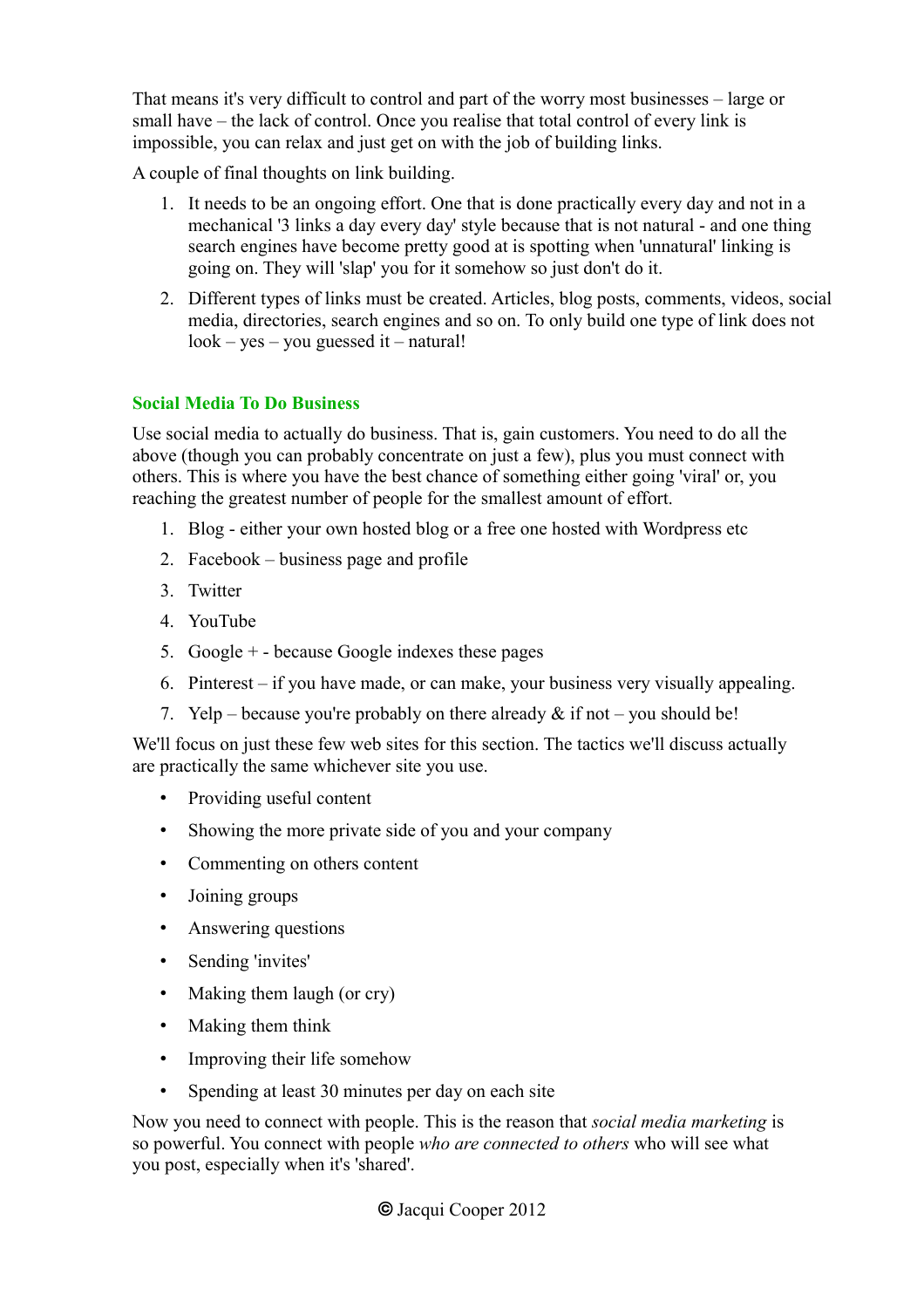Let's look at a very simple diagram of how social media works. Imagine someone asks a question about your business or product.



Multiply that across all the channels available and you can see how many consumers you can potentially reach.

We'll take each web property in turn and see how we can use them.

**Blog** – This can be your actual website. It's a very good format for small businesses as most blog platforms are easy to edit and don't require you to know how to actually write the code.

Here is where you'll post the majority of your best and most useful content, then each time you post new content, you post to all your social media a link to that content, with a short description. Once someone comes to your site/blog you should **make it easy to do whatever it is you want them to do -** whether that's to buy, call, email, subscribe, donate, comment, join or anything else you may want them to do.

If anyone comments on your content you must acknowledge the comment or very soon you'll find they lose interest.

**Facebook** – For some things on Facebook you need a personal profile. As an example, you cannot send friend requests from a Fan/Business page.

Facebook is where you let the personality of yourself and your company become a little more relaxed and, well, personal. Share stories about the business, staff and yourself. We're not talking about about what an a \*\* your ex is, or how unscrupulous a competitor is. We're talking about what music you enjoyed last night, what film you last went to see and what one you can't wait to see.

Talk about things that are happening in the business, what you're planning, ask what customers would most like you to provide. Talk about achievements - both of the business and staff; what awards have you given or received.

See who's become a 'fan' and check out their Timeline. If they allow public following, make sure you follow them and comment on stuff they post.

*Provide offers, content and contests only available to fans.*

Remember always that the thing people will have in the back of their mind is "What's in it for me?" You need to provide a reason for them to keep interacting with your page. Post videos, yours and others you like - try and keep it clean!

Create infographics and post them, post images and always remember that to connect YOU have to join in.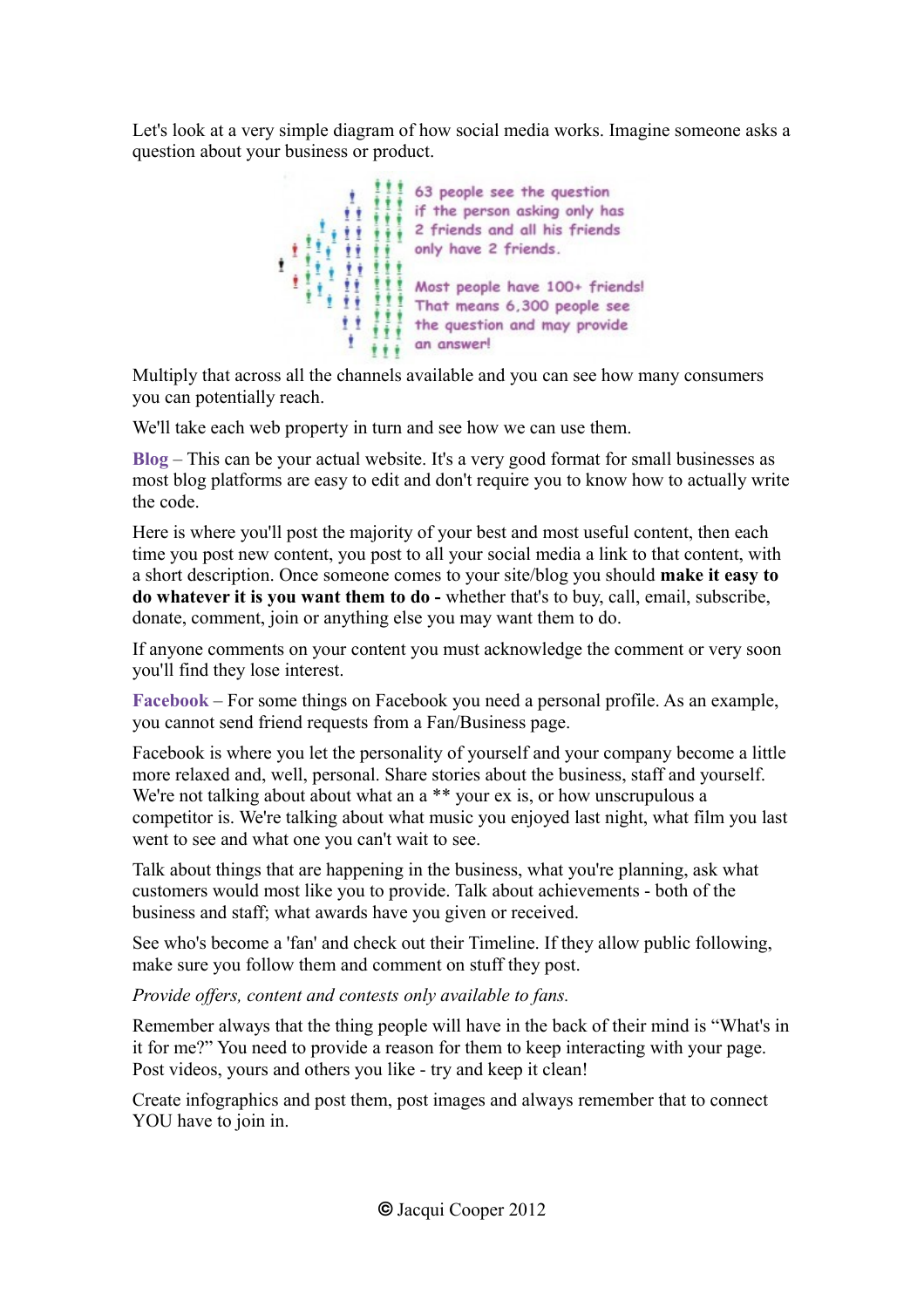**Twitter** – What can you say in 140 characters? One of the most productive uses of Twitter is as a customer service tool, but then you (or someone) has to monitor it at all times. You can post links back to your site of course but if you want to actually get customers from Twitter you have to pay attention and start connecting.

Find people to follow, just a few and make sure they have something interesting to say. When you find someone who posts informative content that you actually like to read, think about what it is they're doing and *copy it*. Not the content of course but they type of content. The value of the content is what keeps you coming back, so you should try and provide similar value.

That value may be content on your own site/blog, articles or press releases on other sites. Maybe a white paper you found interesting or a 'how to' video, an infographic or inspiring quote, a humorous anecdote or cartoon. The possibilities are endless.

Search Twitter for people asking questions in your field of expertise and answer them. Offer genuine help without thought of reward and you'll be surprised at the business rewards you will reap.

**YouTube** – The biggest video sharing site and owned by Google. This is where you have your own 'channel' where you post videos you create or have created. Great value links naturally but if your videos are found worthy by consumers then they will 'share' them and you will reach a far wider audience with your marketing message.

The problem is coming up with good content, something that people will want to watch and share. Keep it short  $30 - 60$  or 90 seconds max, post them to Facebook, on your site/blog, link to them from Twitter.

Find other channels to follow and comment on their videos, send invites to connect with others and respond to comments on your videos. Always be aware that some comments will be deliberately inflammatory and **DO NOT** respond in kind.

**Google +** This relative newcomer from Google is the only site that can in anyway 'force' participation. It's able to do this because of its dominance of the search market. When Google started indexing and ranking these pages, businesses really had no choice but to hop on board.

You can do business on Google. You need to employ the same tactics as Facebook and the others, posting unique and useful content, your own or links to others. Re-post, comment, add to circles, follow and connect. Depending on your market you may want to just do the minimum of posting content; get a link and hope Google ranks the content to attract people to you and your business.

**Pinterest** – A totally visual site - so a very good fit for visual businesses like designers, cooks (showing off the finished item), craftspeople, artists and anyone who loves to look at pictures rather than read text.

If you can create great visuals for your business then Pinterest may be useful to you (for the right businesses it now sends more traffic than Facebook). Once again though consistent posting, commenting and connecting are key.

For those who can't find a way or don't have the time to create stunning visual content there is a visual alternative and that is **Daily Booth.** This is a site where you take a photo a day and post it to your profile, with a comment if you wish. This is about more personal 'fly on the wall' images - you having lunch, a happy customer at the checkout, staff at their daily routine, odd and quirky is good.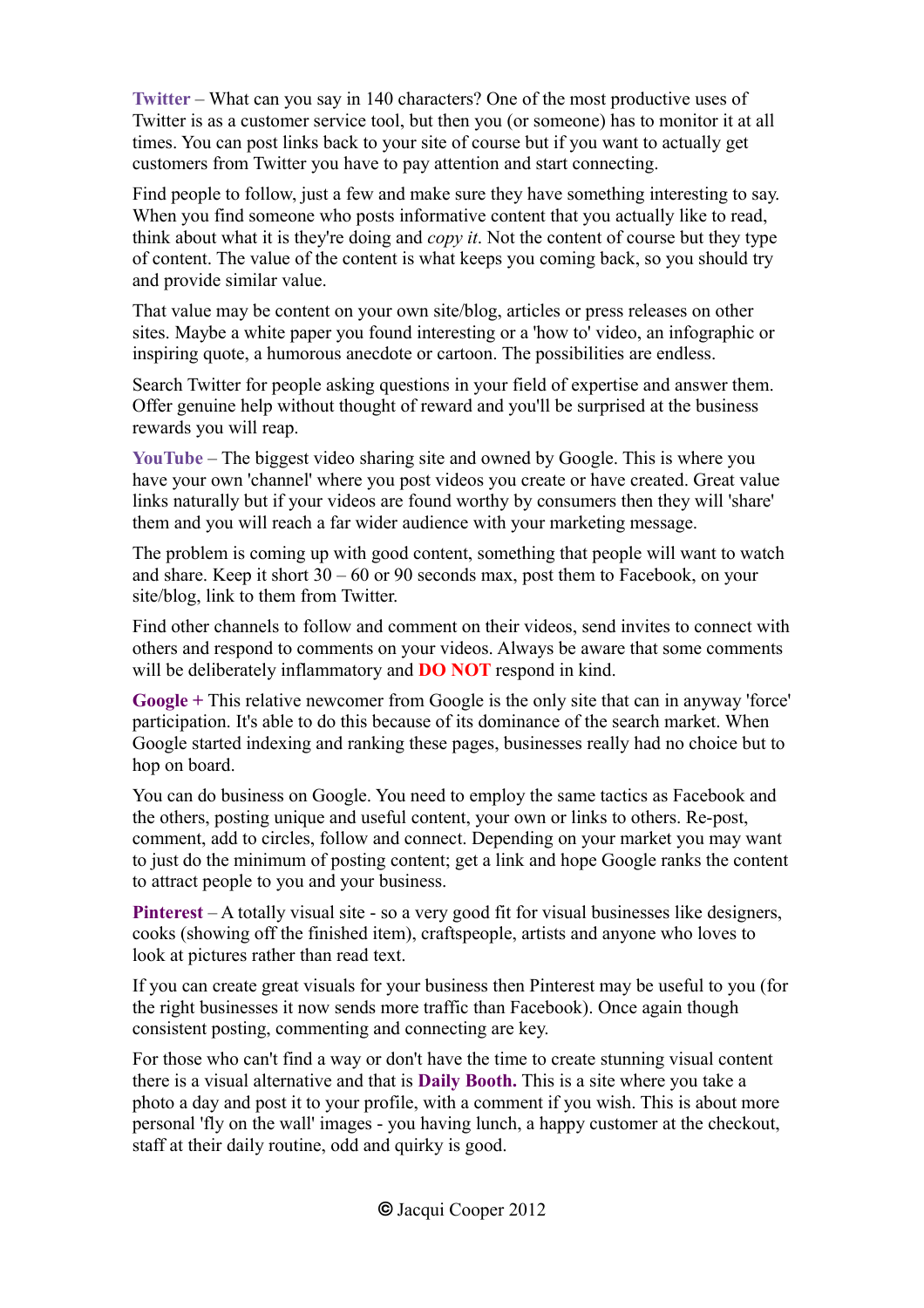The beauty of Daily Booth is that as long as they agree you can take photos of happy customers, post them from your place of business and 'share' them on all of your web pages, site/blog and social media. Great little tool to promote happy customers!

# **Social Media and Reputation Management**

This is perhaps one of the most important uses of social media, to manage, protect or repair your reputation on-line. Just a couple of disgruntled customers or ex employees can, and do, ruin the reputation and subsequently the business of many companies every day worldwide.

Research done by Neilsen shows that 70% of consumers trust reviews when making a buying decision. If you're wanting to know what the figures say about all consumers not just those online, well Neilsen has the answer for that too. 92% of people trust recommendations from people they know above all other forms of advertising and promotion. 92% that's 92 out of every 100 people, so if you don't have your social media in place to nurture and grow your reputation you could be in serious trouble.

Let's start with the customer experience, this is where your reputation begins and ends, if the customer is not happy you have a problem needing to be addressed.



## **Your customers are listening to their friends and family.**

## **Are you listening to your customers?**

Now let's be honest and admit that none of us operates at 100% all the time. We all have off days, that includes employers, employees and customers. Sometimes sh\*t happens and all we can do is try some damage control.

Yet damage control, if done right, can secure us a customer for life. On the other hand, done wrong and it will only compound the problem.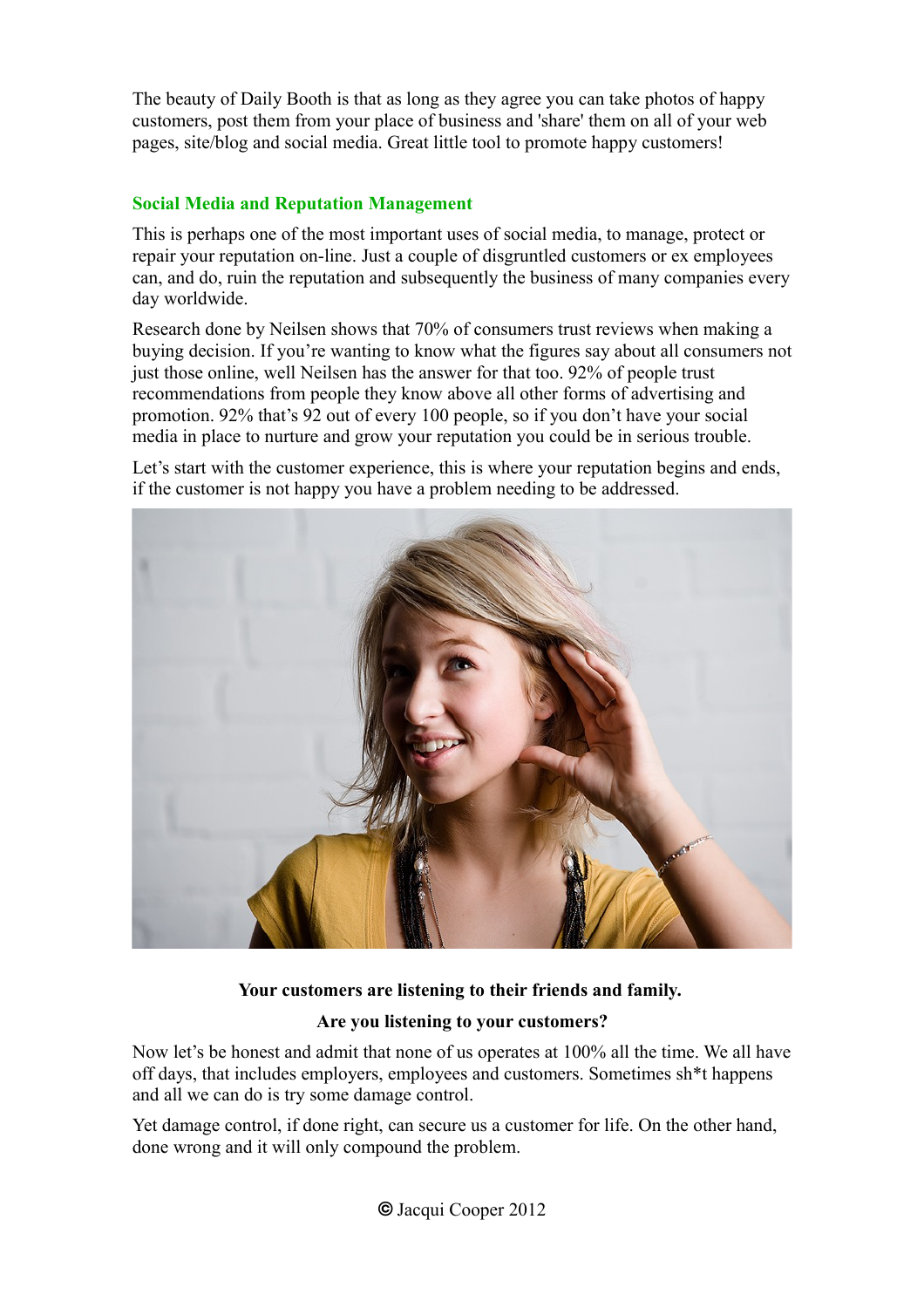What is the right way? First never, and I do mean never, get into a verbal fight. You'll never win and you'll polarize the people who see the 'fight'. Some, those who decide against you for whatever reason, will spread the word and they'll probably be believed.

As a species we love spreading 'gossip' and usually the sort that is scandalous, damaging or in some other way negative. We psychologically enjoy the fact that we avoided the situation that's causing our friend such grief. It's just one of our human quirks, you can't do anything about it so the best thing is not to go there in the first place.

When someone posts a positive review, you should at least say 'thank you'. After all, they've taken the time to do something that will help bring in customers and they've done it for free. Whilst we're on the subject of 'free' never, never offer to pay for reviews in any way, especially for 'positive' reviews.

Not only will it get you penalized but unless the reviewer states their interest it is ILLEGAL - and you the business owner would be the one prosecuted/fined. You're also in danger of having your page shut down.

*The top local review sites, the ones you want to concentrate your efforts on are:*

Google Local + formerly Google Places

Yelp

Yahoo Local Listings

**Citysearch** 

Merchant Circle

Insider Pages

Angie's List

There are many more places people can leave reviews but these are the major players and the ones that will influence your customers and therefore your business the most.

After Google Local + the most important is Yelp. Many small businesses have had bad experiences with Yelp because Yelp has a 'spam' filter that will prevent some reviews from showing on the actual business page. The reviews are there and, if you scroll down the page, you'll find a link to 'filtered reviews'.

What you have to remember is that Yelp is built on providing real, impartial reviews, so it has to try and keep out of the results what it sees as biased or 'spam' reviews.

I did a search and found a business with 19 filtered reviews, I've detailed them below. As you can see the majority of filtered reviews are 5 star ones. Now take a look at how many other reviews these consumers have posted. In most cases, the only review they have is for this business, they generally have no or very few friends and often no profile picture.

## **Five Star**

- LB 1 review, no friends, no profile picture
- AP 2 reviews, 5 friends, no profile picture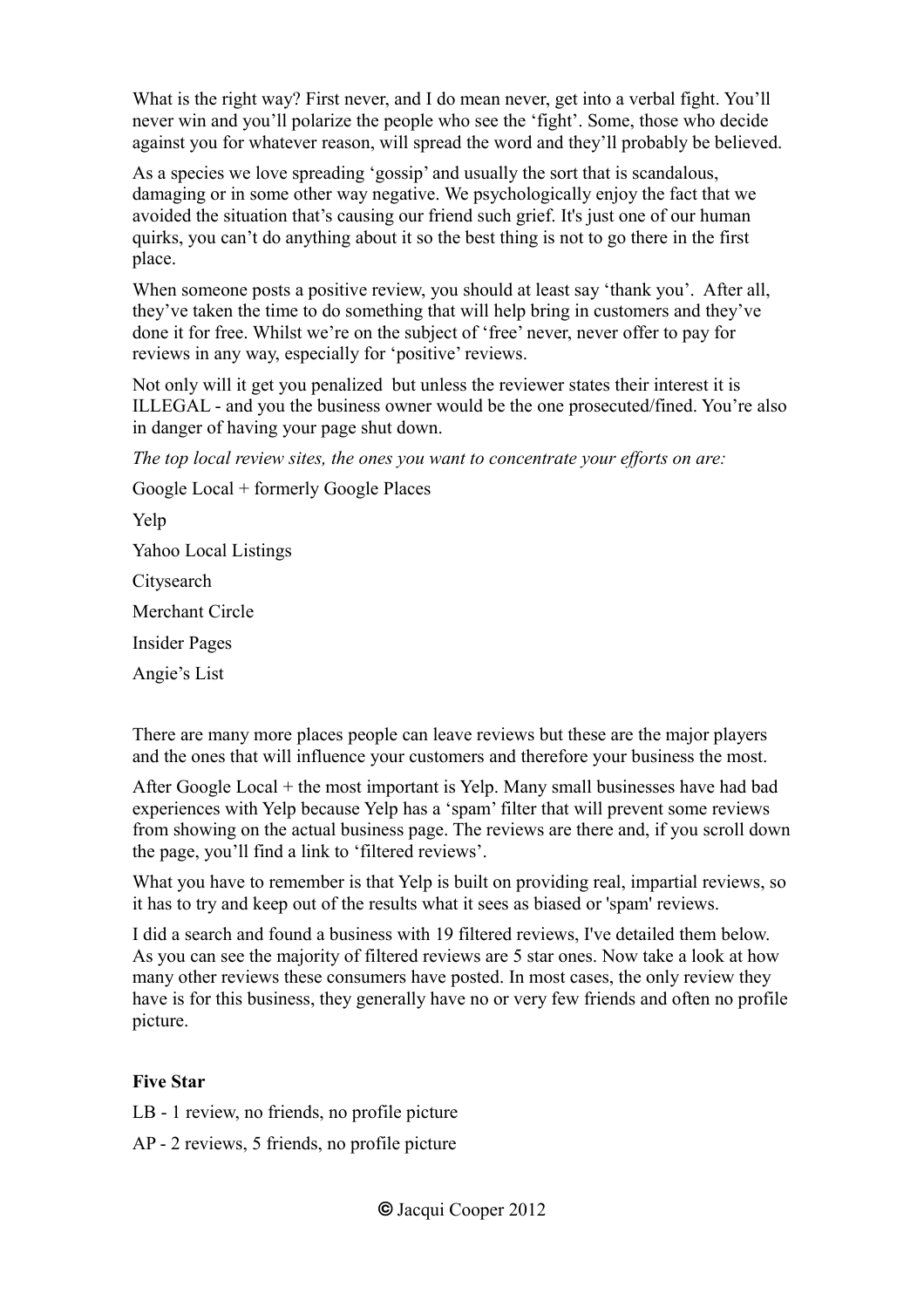G.L. - 4 reviews - no friends - no profile picture

RB - 1 review - no friends - no profile picture

AK - 2 reviews - no friends - works at shop

JO - 1 review, no friends, no profile picture

MK - 1 review, no friends, no profile picture

CE - 4 reviews, no friends, no profile picture

BW - 3 reviews, no friends

GN - 1 review, no friends, no profile picture

AH - 1 review, no friends,

EB - 7 reviews, 1 friends,

CH - 1 review, no friends, no profile picture

KB - 1 review, no friends, no profile picture

LM - 2 reviews, 1 friend, no profile picture

#### **4 Star**

FB - 0 review, 15 friends,

AS - 1 review, no friends, no profile picture

#### **2 Star**

BB - 1 review, no friends, no profile picture

#### **1 Star** - *removed*

MW. 1 review, no friends, no profile picture

So, ask yourself is that 'natural'? Is it likely that these people are true reviewers, ones that make a point of regularly posting reviews that other consumer feel are useful?

Because that's the whole point of reviews - that they should provide us, the consumer, with real feedback on the business they're reviewing. Just take a moment to think about how you would feel if you bought something that was very poor quality based on false reviews extolling its virtues.

False or fake reviews have come under the scrutiny of university research, Cornell to be precise, where they have used semantics and word usage to determine with a good degree of accuracy those fake reviews.

http://aclweb.org/anthology/P/P11/P11-1032.pdf

With that, and the fact that fake reviews you solicit (even by employing a 'reputation management' company who use the tactic instead of you) are illegal, the best way to ensure great reviews is to provide great customer experience.

<http://www.ftc.gov/opa/2009/10/endortest.shtm>

#### **How to get real reviews**

One of the best, simplest and easiest ways to get reviews is to ask your customers to help you improve your service to them by posting an **honest** review. Give them a card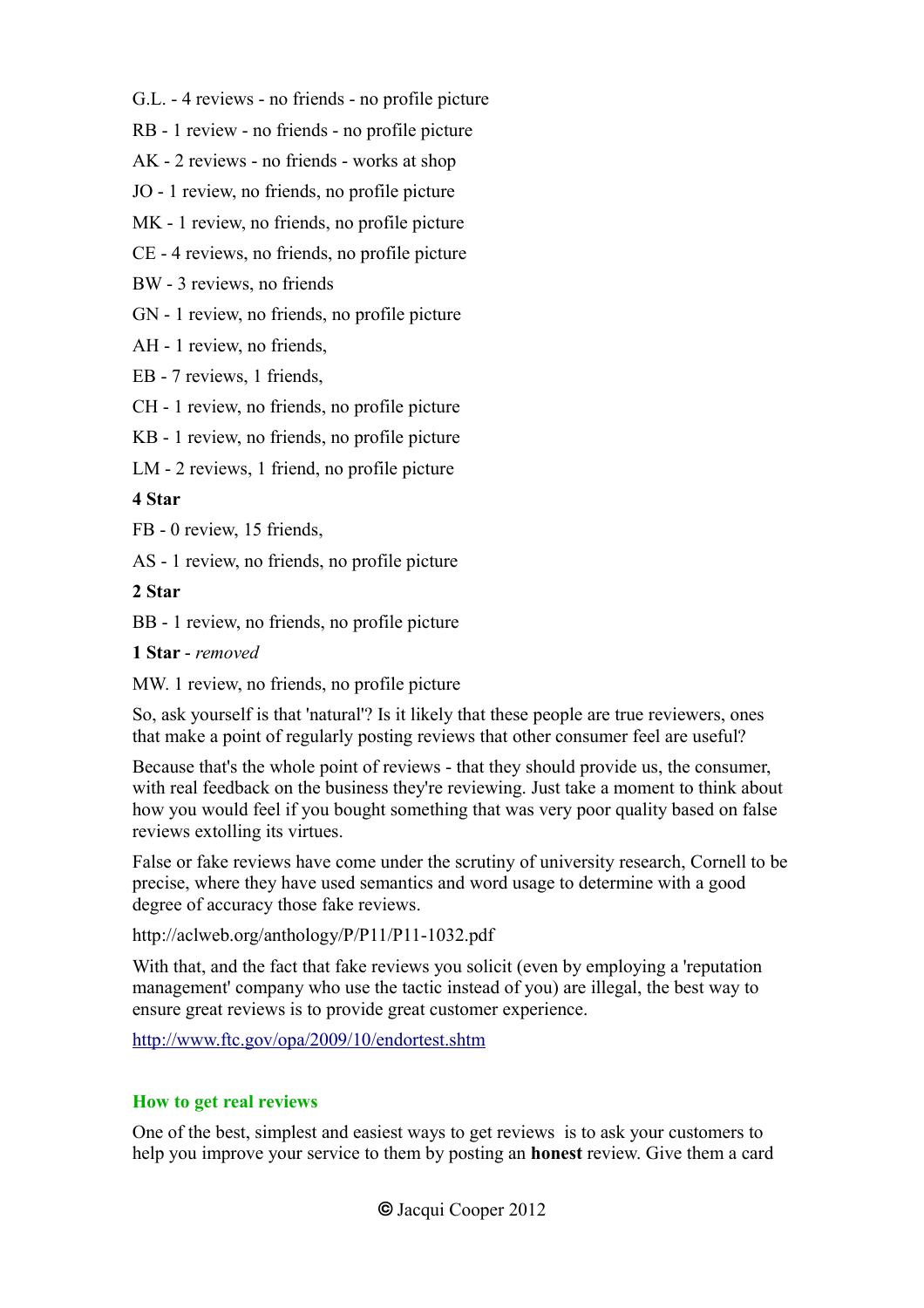with your review links printed on them and include a QR code so they can easily scan it with their phone or camera (if they have the barcode scanner app downloaded).



Please help us improve our service by posting an honest review

http://goo.gl/dwfPr For our Google page

To post a Yelp review, use the link below or scan the yellow QR code

http://goo.gl/yiGx8



To scan either QR code you'll need the 'Barcode Scanner' App on your phone or tablet.

You can hand out these cards to all customers and some will post reviews. You must thank them on-line if they do. If they post a poor review, remember that the first thing is to acknowledge that as far as they're concerned they did have a less than great experience.

How can you respond in a positive manner? Have you investigated to find out if their review is justified? If it is, how will you handle it? Have these things worked out ahead of time. It's always better to have a procedure in place to handle this sort of thing.

#### **Step One**

Acknowledge the complaint, apologise and promise to investigate.

## **Step Two**

Investigate.

#### **Step Three**

If the complaint is justified, decide how you will:

- 1. Deal with the reason for the complaint so it doesn't happen again
- 2. Respond to the customer to put the problem right
- 3. Train staff (or yourself) how NOT to have this happen again.

#### **Step Four**

If the complaint is not justified, respond civilly detailing what happened without calling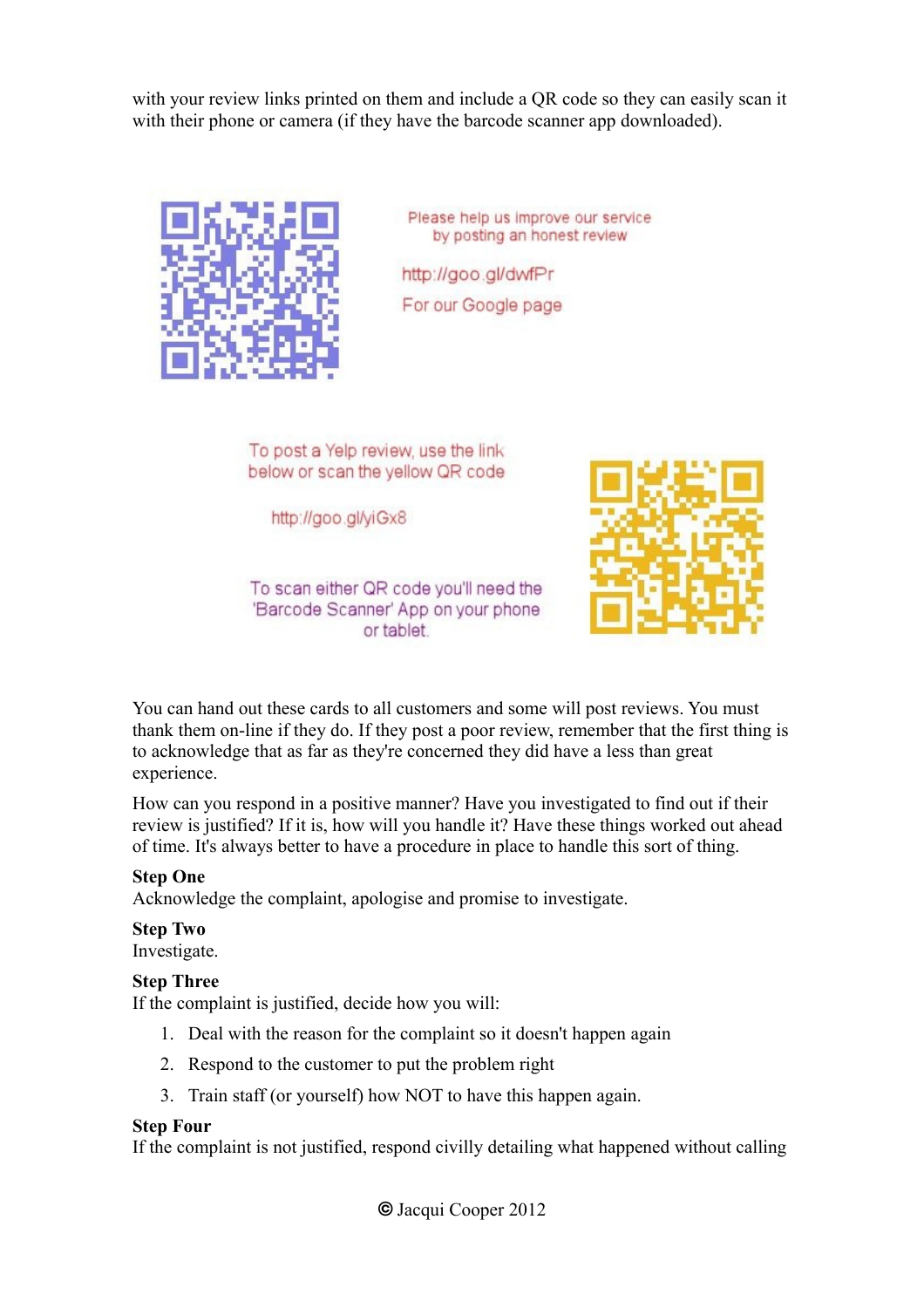#### the client a liar :)

## **Final Step**

Remember that you cannot please all of the people all of the time and it is natural to have a few reviews that are less then great. What you're looking to maintain is your overall rating. It should be a 4 or 5 - anything less and you'll lose business.

# **Using Social Media To Push Bad Reviews Comments Down The Results Page**

If you have set up all your social media profiles you can publish content that, because it is fresher, will push down older content in the results. If you have customer testimonials in written form, transcribe them and post them online. Scan the original and publish that as an image. Create a video from your testimonials and post that on-line.

#### **Using Yelp.**

You should set up your Yelp business account so that you can respond to any reviews posted. Search for your business first as it's entirely possible that someone has already entered you into Yelp. If you find it you can 'unlock' the page and start editing. If not, then you can set up a business page.

To truly benefit from Yelp you also need a personal profile. Set one up after you've set up your business page; you'll be prompted to fill out your 'profile' so you can do it at the same time.

Now you need to fill out your personal profile, it needs to be filled out completely and some sort of bio pic added.

Now look for businesses that are near you and start reviewing them.

Check out other reviews, especially those by people who've posted ten or more.

Comment or compliment them. If they reply make sure you check out their reviews often. Try out a business they recommend and review it yourself - let them know you tried it because of their review.

After you've exchanged messages a couple of times send a friend request.

Your aim is to connect with as many influential Yelpers as you can; some of them will naturally try your business and then review it.

These influential Yelpers rarely if ever have their reviews filtered and a good review from them will bring in business.

On any social media site, including Yelp, your aim is to connect with people. Engage with their content, offer help and reciprocate.

You should also publicise your business/social media page on your website and in your physical place of business.

Encourage people to 'check in' to your place, they can do this via the following sites.

Google Local

Facebook.

Yelp.

Foursquare.

These are the most popular places on which to check in. Each check in is a silent recommendation of your business.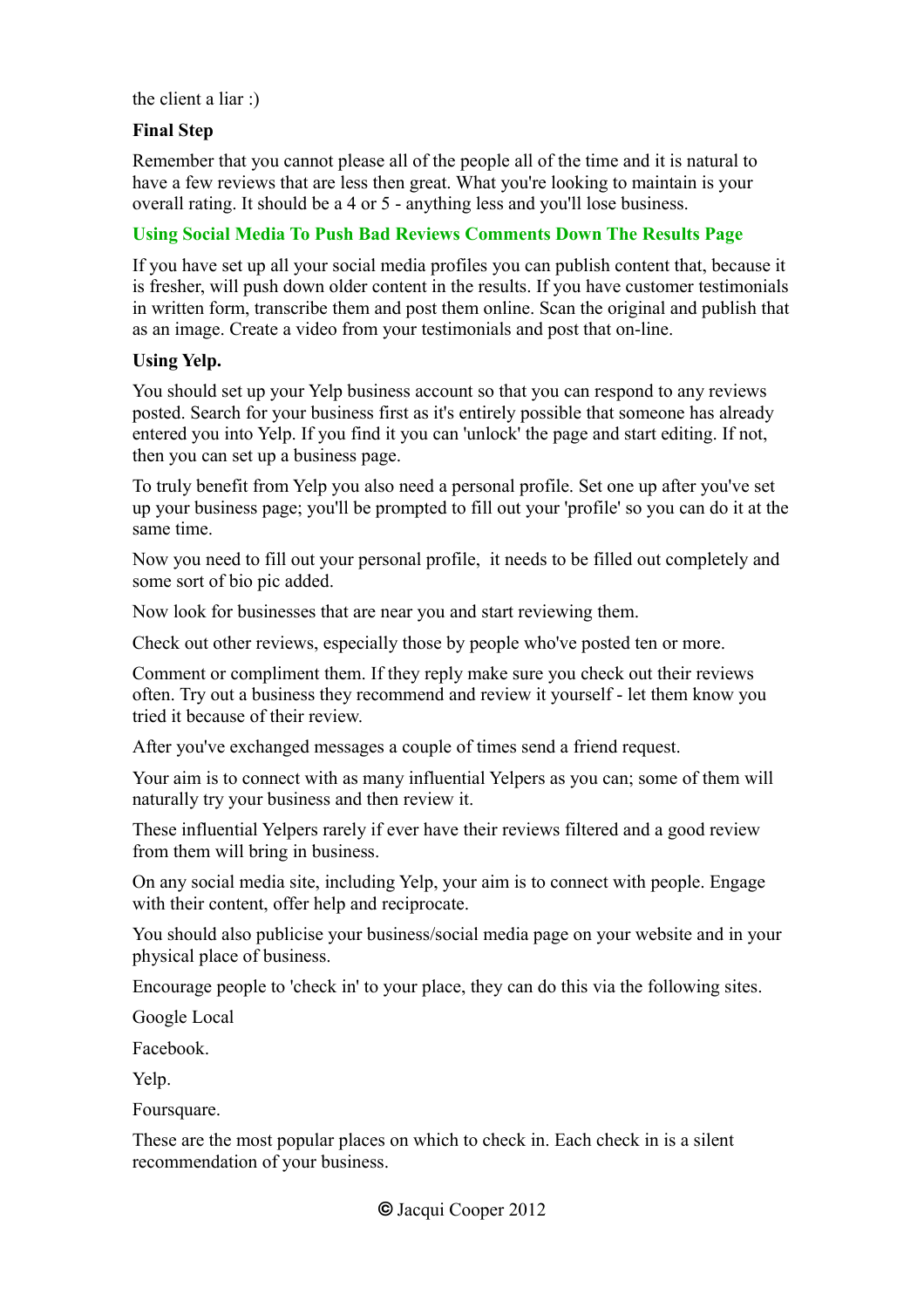Reward people for checking in with special offers-freebies-whatever works for your business.

These 'check ins' create a powerful message that will bring you business. But you have to be consistent in your efforts.

Another technique is to take snapshots of happy customers (with their knowledge and permission of course) to post to your social media or blog.

Award 'customer of the month' badges, take photo's and post to your web site and Pinterest.

The power of happy smiling faces will go a long way to repairing/protecting your reputation.